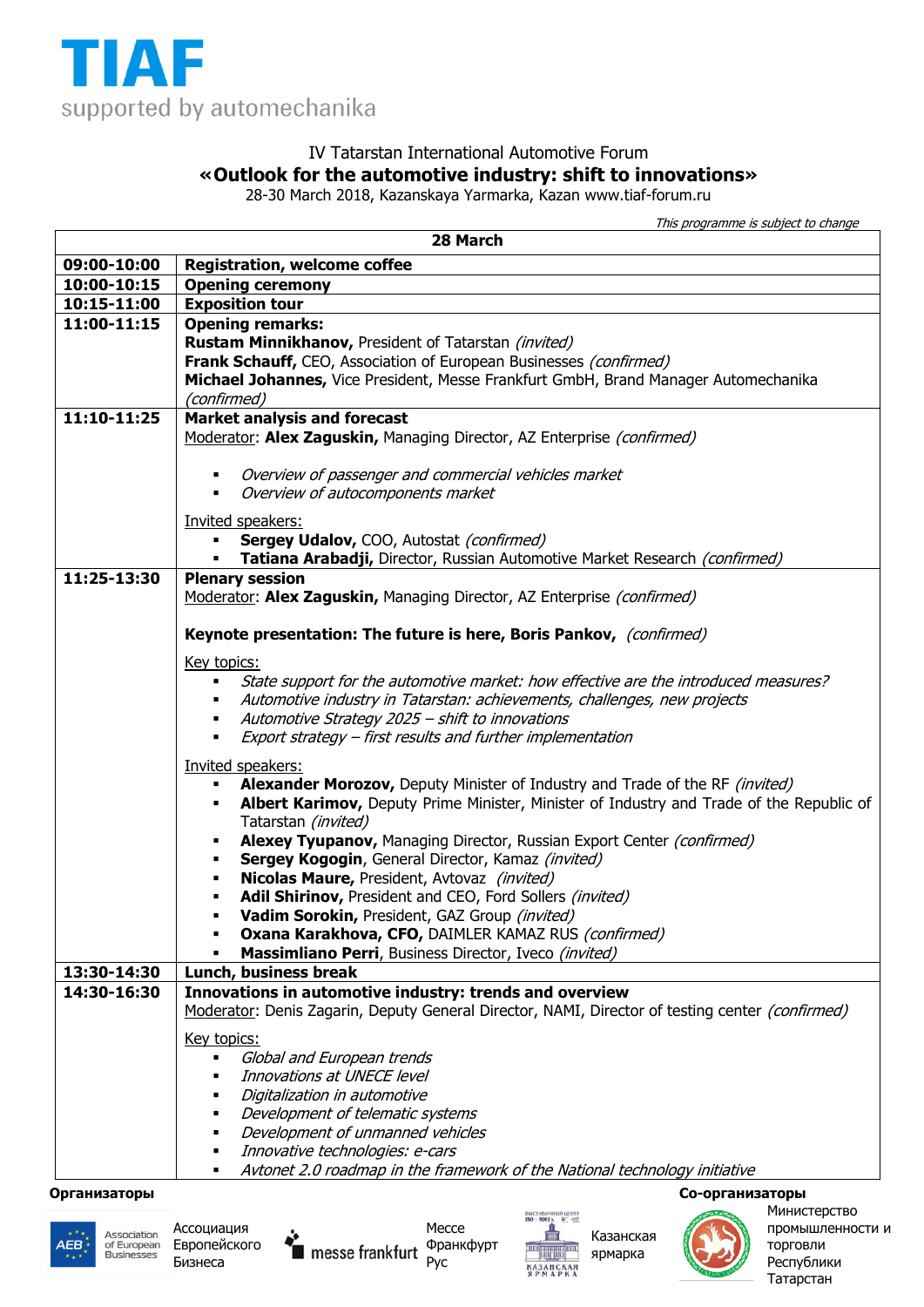|             | Data protection<br>$\blacksquare$<br>Radical NOx reduction in city buses using ASDS technology                                                                                  |
|-------------|---------------------------------------------------------------------------------------------------------------------------------------------------------------------------------|
|             |                                                                                                                                                                                 |
|             | Invited speakers:                                                                                                                                                               |
|             | Andrey Savinkov, Deputy chief designer, KAMAZ (invited)<br>$\blacksquare$<br><b>Christian Koegl, Executive Director GAZ Group, Powertrain Division at Russian Machines</b><br>٠ |
|             | (invited)                                                                                                                                                                       |
|             | Alexander Gurko, Co-head of the working group on the implementation of the NTI<br>٠                                                                                             |
|             | "Avtonet" roadmap, President, GLONASS Union (invited)                                                                                                                           |
|             | Gogenko Alexey, Deputy General Director for strategic development, FGUP NAMI<br>٠<br>(confirmed)                                                                                |
|             | Vakhtang Partsvania, Head of Sustainability & GR, Scania Rus (invited)<br>$\blacksquare$                                                                                        |
|             | <b>Roman Chernin, Head of maps and navigation services, Yandex (invited)</b>                                                                                                    |
|             | Alexander Gorin, Director for Sales, Engineering and Programmes; Alexey Belyaev,                                                                                                |
|             | Sales and business development manager, Faurecia (confirmed)<br>Representative of BMW Russland (tbc)                                                                            |
|             | Representative of AutoVaz (ADAS, connected vehicles) (tbc)                                                                                                                      |
|             | Representative of Nissan (tbc)                                                                                                                                                  |
| 16:30-17:00 | <b>Коктейль</b>                                                                                                                                                                 |
| 09:00-10:00 | 29 March<br><b>Registration, welcome coffee</b>                                                                                                                                 |
| 10:00-12:00 | Localisation of production: purchasing managers perspective                                                                                                                     |
|             | Moderator: Alex Zaguskin, Managing Director, AZ Enterprise (confirmed)                                                                                                          |
|             | Key topics:                                                                                                                                                                     |
|             | The impact of the current situation on the implementation of industrial assembly<br>٠                                                                                           |
|             | agreements                                                                                                                                                                      |
|             | Localisation challenges in the poor market conditions<br>٠                                                                                                                      |
|             | New projects and plans for further localisation                                                                                                                                 |
|             | Invited speakers:                                                                                                                                                               |
|             | Denis Chirkov, Alliance Localization Manager, Avtovaz Renault Nissan Purchasing<br>Organisation (invited)                                                                       |
|             | Ilyas Gusmanov, Deputy Purchasing Centre, Director for prospective projects, Kamaz                                                                                              |
|             | (confirmed)                                                                                                                                                                     |
|             | Nikolay Khodosevich, VP Purhasing, Ford Sollers (confirmed)<br>Jurgen Olberding, COO, DAIMLER KAMAZ RUS (invited)                                                               |
|             | Vladimir Dlougakansky, Localization Director, Avtotor Holding (invited)                                                                                                         |
|             | Representative of Elaz (tbc)                                                                                                                                                    |
|             | Representative of Peugeot Citroen Rus (tbc)                                                                                                                                     |
| 12:00-13:00 | Representative of Volkswagen Group Rus (tbc)<br>Lunch, business break                                                                                                           |
| 13:00-15:00 | Localisation of production: suppliers perspective                                                                                                                               |
|             | Moderator: Andrey Kossov, Commercial Manager, Johnson Matthey, chairman of the AEB                                                                                              |
|             | Autocopmponents committee (confirmed)                                                                                                                                           |
|             | Key topics:                                                                                                                                                                     |
|             | The impact of the current situation on the implementation of industrial assembly                                                                                                |
|             | agreements<br>Localisation challenges in the poor market conditions                                                                                                             |
|             | New projects and plans for further localisation                                                                                                                                 |
|             | Three hurdles for localization in Russia: raw material quality, validation tests and local                                                                                      |
|             | tooling production                                                                                                                                                              |
|             | Invited speakers:                                                                                                                                                               |
|             | Nikolai Maksimov, Deputy General Director, Cluster of Automotive Industry of Samara<br>٠                                                                                        |
|             | Region, Machine-building association (invited)<br>Alexander Gershunovich, Vice President Business Development Russia, Takata                                                    |
|             | Corporation (invited)                                                                                                                                                           |
|             | Marsel Prokofyev, Commercial Director, COSKUNÖZ ALABUGA (confirmed)                                                                                                             |
|             | Vadim Terekhin, Managing Director, Bosal (confirmed)                                                                                                                            |
|             | Valeria Kovaleva, Purchasing director; Golubev Pavel, Localization and suppier<br>development manager, Faurecia (confirmed)                                                     |
|             | Representative of Faurecia Automotive Development (tbc)                                                                                                                         |